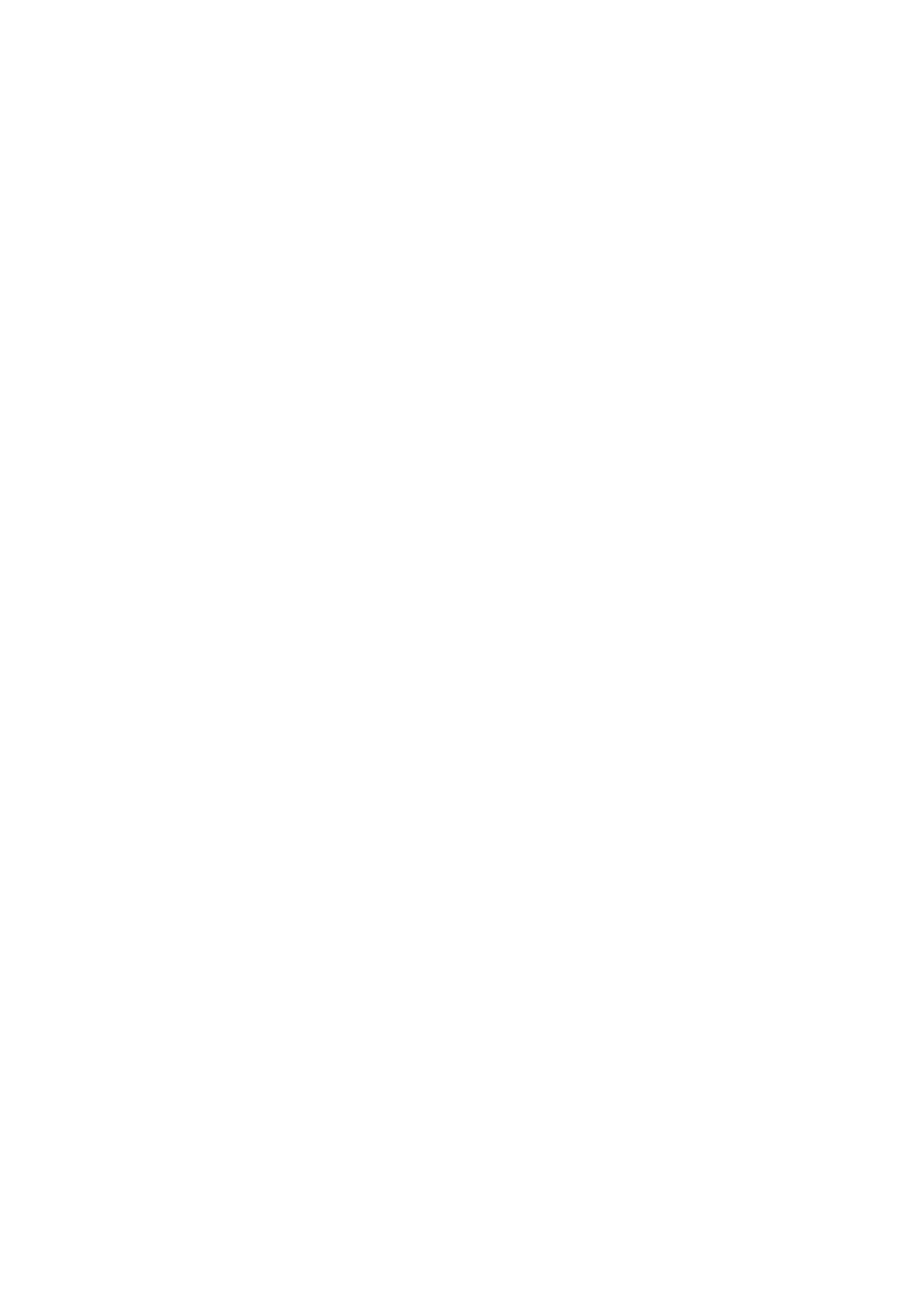# **Monday, October 26, 2020**

# **Plenary: Opening Plenary (I) (12:30 PM - 2:00 PM)**

#### **-Conveners: Marco Pieri**

| time [id] title                                                                         | presenter          |
|-----------------------------------------------------------------------------------------|--------------------|
| 12:30 FUWelcome Presentation (25'+5')                                                   | MERIDIANI, Paolo   |
| $\vert$ 1:00 F $\vert$ M <sub>2</sub> Highlights of ATLAS experimental results (25'+5') | MORLEY, Anthony    |
| 1:30 $F[M]$ Highlights of CMS experimental results (25'+5')                             | Dr VISCHIA, Pietro |

## **Plenary: Precision Higgs physics (I) (2:20 PM - 3:50 PM)**

### **-Conveners: Alicia Calderon (chair), Sarah Heim, Bernhard Mistleberger**

| time [id] title                                                                           | presenter               |
|-------------------------------------------------------------------------------------------|-------------------------|
| $[2:20$ FM Theory predictions for SM Higgs (25'+5')                                       | DE FLORIAN, Daniel      |
| 2:50 PM Precision measurements of Higgs rates and differential cross sections<br>$(25+5)$ | DAO, Valerio            |
| 3:20 FM Precision measurements of Higgs mass, width and CP properties $(25+5')$           | VAN DE KLUNDERT, Merijn |

# **Plenary: Plenary: Precision Higgs physics (II) (4:10 PM - 5:10 PM)**

#### **-Conveners: Alicia Calderon (chair), Sarah Heim, Bernhard Mistleberger**

| time [id] title                                                                             | presenter              |
|---------------------------------------------------------------------------------------------|------------------------|
| 4:10 $F[9]$ Measurements Higgs decays to muons, taus and charm (25'+5')                     | MARINI, Andrea Carlo   |
| $ 4:40 \text{ F} \text{M}0 $ Measurements of associate VH production (incl. H->bb) (25'+5') | Dr MASTROLORENZO, Luca |

## **Plenary: Opening Plenary (II) (5:30 PM - 6:30 PM)**

#### **-Conveners: Sally Dawson**

| time [id] title                                                          | presenter         |
|--------------------------------------------------------------------------|-------------------|
| 5:30 PM Experimental overview of Higgs physics (25'+5')                  | OLSEN. Jim        |
| $6:00$ FM The Higgs boson and the understanding of the Universe (25'+5') | MURAYAMA, Hitoshi |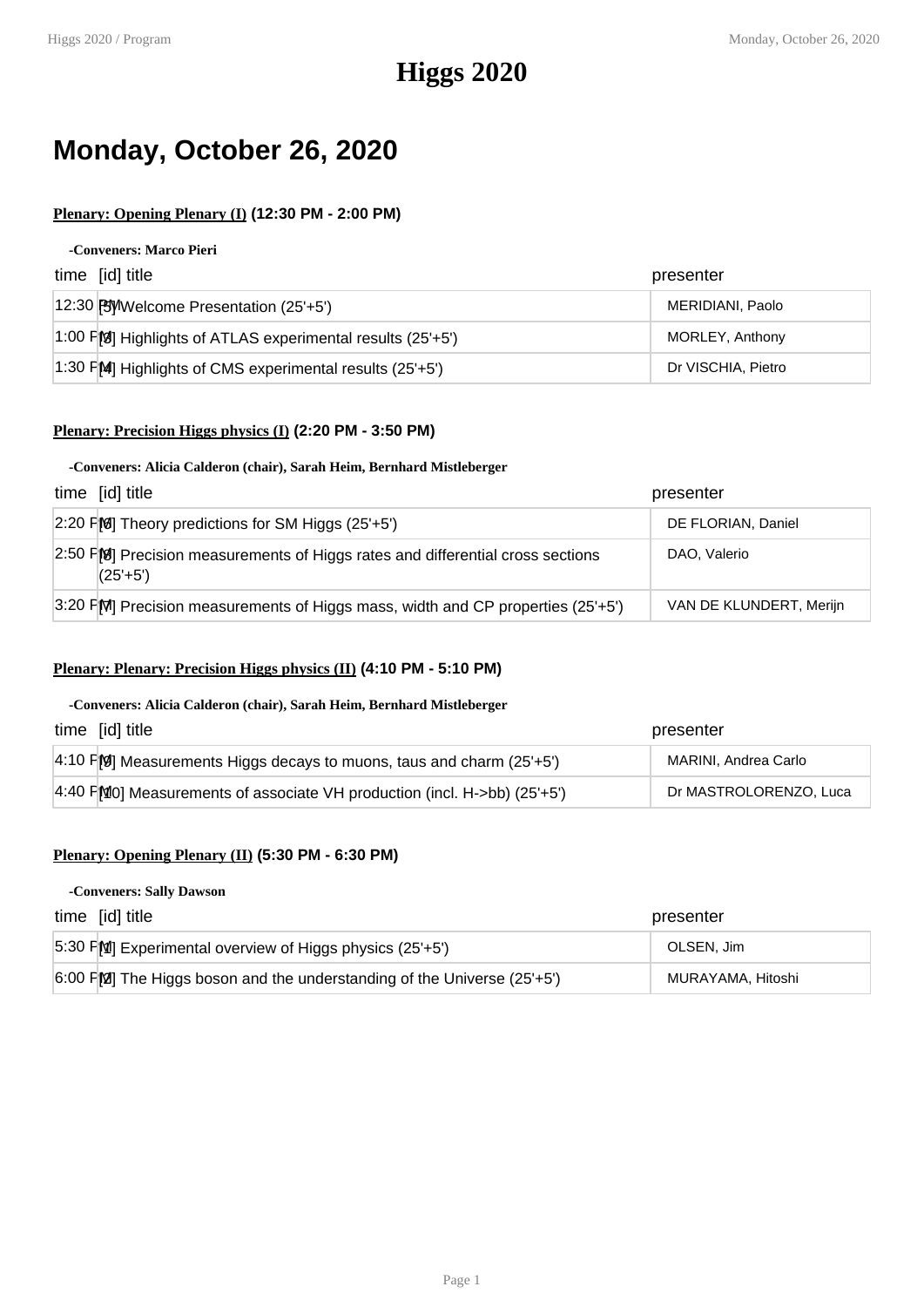# **Tuesday, October 27, 2020**

# **Plenary: Precision Higgs physics (III) (4:40 PM - 6:10 PM)**

# **-Conveners: Alicia Calderon, Sarah Heim (chair), Bernhard Mistleberger, Chis Palmer, Tamara Vazquez Schroeder, Yotam Soreq** time [id] title presenter

| uno pu uu                                                               | properition     |
|-------------------------------------------------------------------------|-----------------|
| $ 4:40$ FM11 Measurements of Higgs VBF production (25'+5')              | LIANG, Zhijun   |
| 5:10 FM11 Measurements of associate top-Higgs production modes (25'+5') | BOTTA, Valeria  |
| $5:40$ FM3] Experimental inputs to PDF fits (25'+5')                    | AMOROSO, Simone |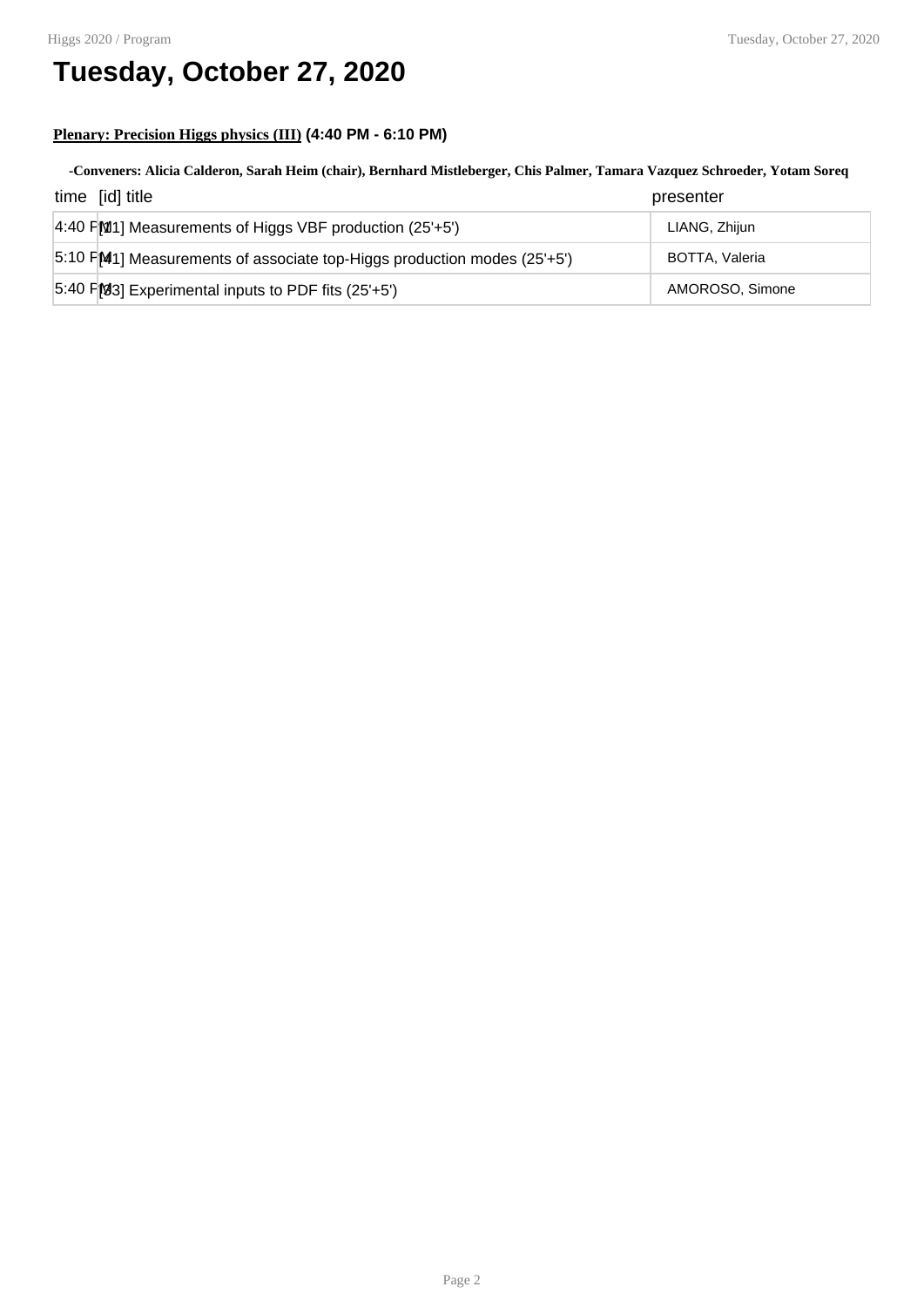# **Wednesday, October 28, 2020**

# **Plenary: Non-SM Higgs searches (4:00 PM - 6:00 PM)**

### **-Conveners: Stefania Gori (chair), Cecile Caillol, Jana Schaarschmidt**

| time [id] title                                            | presenter                             |
|------------------------------------------------------------|---------------------------------------|
| $4:00$ FMO Non-SM Higgs, new perspectives (25'+5')         | <b>CRAIG, Nathaniel</b>               |
| $ 4:30$ FMB Searches for BSM Higgs (25'+5')                | MARTINEZ OUTSCHOORN,<br>Verena Ingrid |
| $5.00$ FM <sub>21</sub> ] Non-SM Higgs signatures (25'+5') | SHELTON, Jessie                       |
| $5:30$ F $[20]$ Searches for exotic Higgs decays (25'+5')  | <b>MAIER, Benedikt</b>                |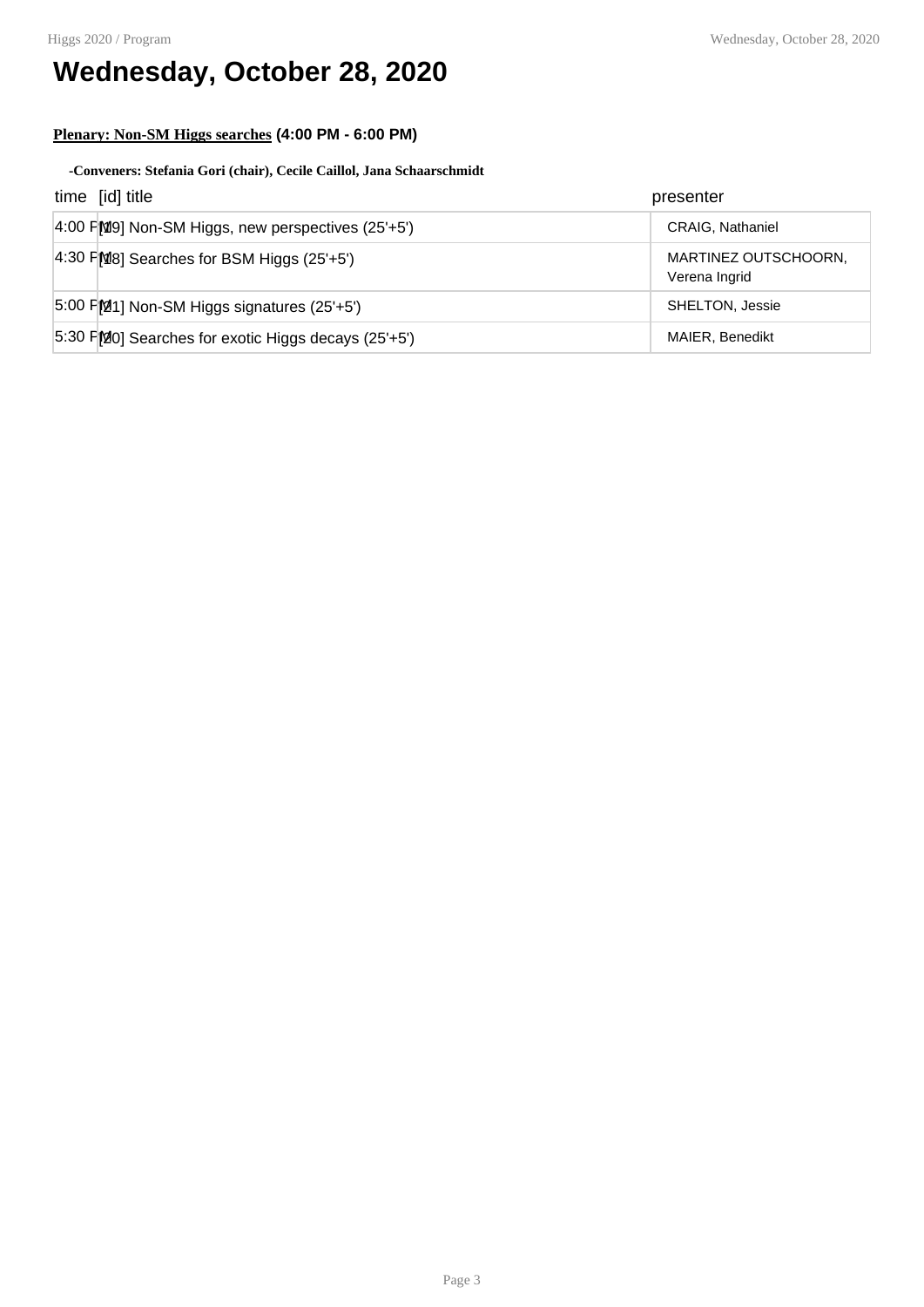# **Thursday, October 29, 2020**

## **Plenary: Di-Higgs and Higgs Self Coupling (2:20 PM - 3:50 PM)**

### **-Conveners: Mauro Donega, Christoph Englert (chair), Katharine Leney,**

| time [id] title                                                                  | presenter               |
|----------------------------------------------------------------------------------|-------------------------|
| $\left 2:20\right $ $\left 46\right $ Searches for diHiggs I (25'+5')            | <b>BROST, Elizabeth</b> |
| 2:50 $F[M7]$ Searches for diHiggs II (25'+5')                                    | BETHANI, Agni           |
| $3:20$ FMB Theory Predictions for HH and Combinations with Single Higgs (25'+5') | JONES, Stephen Philip   |

# **Plenary: Effective Field Theory (4:30 PM - 6:00 PM)**

### **-Conveners: Nicolas Berger, Ilaria Brivio, Andrew Gilbert (chair)**

| time [id] title                                             | presenter               |
|-------------------------------------------------------------|-------------------------|
| $ 4:30$ F $ 49 $ Progress in EFT for Higgs physics (25'+5') | RIVA, Francesco         |
| $5:00$ FMMO] Experimental Inputs to EFT Fits (25'+5')       | FALKE, Saskia           |
| $ 5:30$ FM $ 1$ ] Global Fits (25'+5')                      | PINTO EBOLI, Oscar Jose |